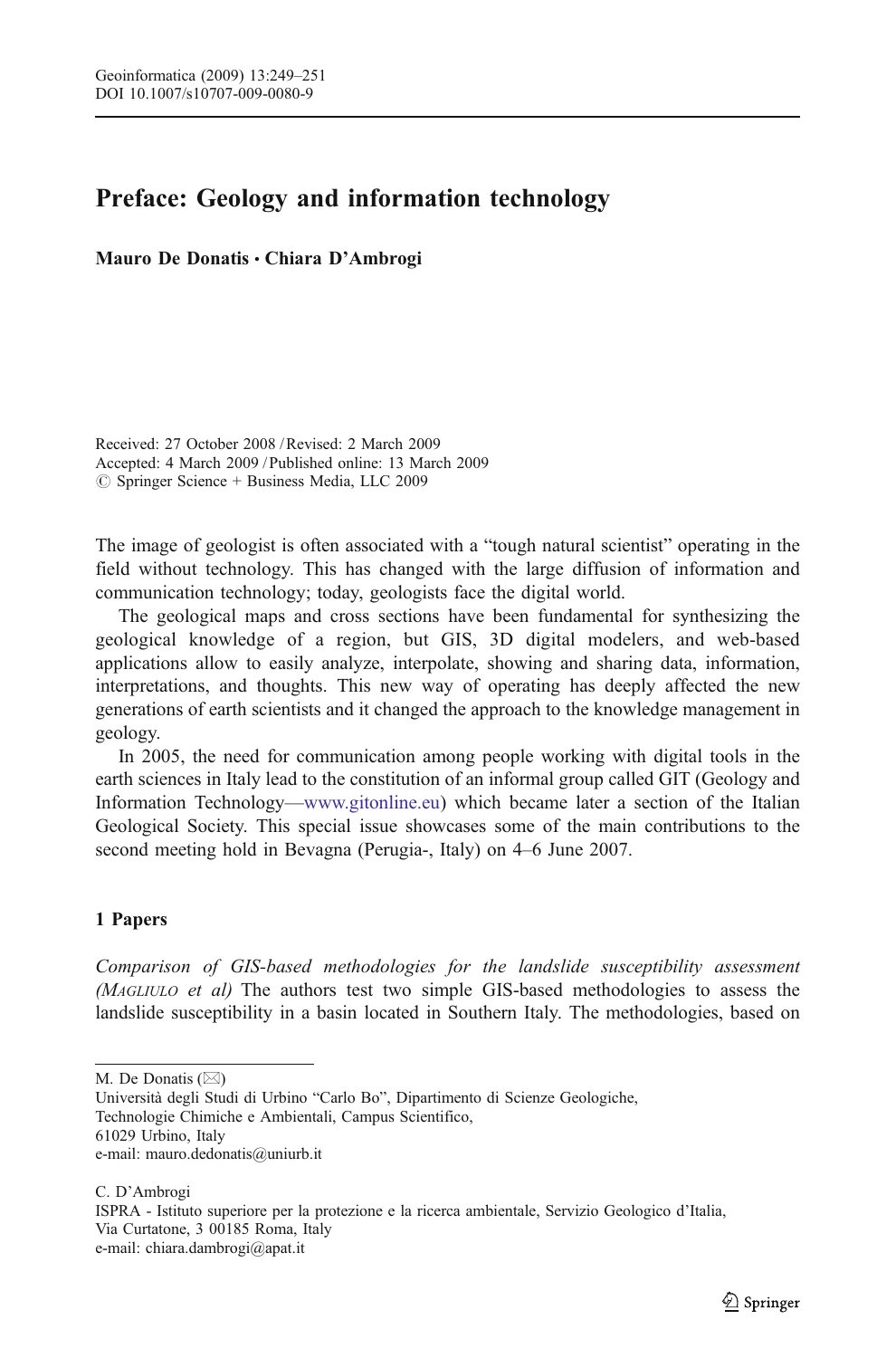the spatial distribution of landslides and/or of causal factors, are bivariate-statistics-based and expert-based, respectively.

GIS-based method for the environmental vulnerability assessment to volcanic ashfall at *Etna Volcano (RAPICETTA & ZANON)* The results of a preliminary estimation of vulnerability, attained by the integration of realistic eruptive scenarios with a GIS-based method are presented. The response of environment to ashfall was evaluated aiming at defining the vulnerability in the areas surrounding Mt. Etna volcano, Sicily.

A Preliminary method for the evaluation of the landslides volume at a regional scale (MARCHESINI et al) This paper describes the implementation of an algorithm aimed to define, with an adequate approximation, the 3D geometry of the sliding surface of rotational slides for which, on the basis of geologic maps available at regional scale, some geotechnical parameters can be known or estimated. The work includes the creation of a computer code useful for the 3D analysis of slope stability (3D safety factor) using the simplified Janbu method.

Automated tools within workflows for 3D structural construction from surface and subsurface data (FERNANDEZ et al) Three automated techniques optimize the use of sparse geological and/or geophysical data and enhance the time-efficiency of 3D model construction. The three new automated tools (3D geological contact analysis, 3D dipdomain construction, and 3D isopach measurement and construction) are inscribed in a general workflow for 3D construction.

A WebGIS for the Dissemination of Information on Historical Landslides and Floods in Umbria, Italy (SALVATI et al) In this paper, the authors describe the available information on historical landslides and floods in Umbria region, they perform a temporal and a spatial analysis of the collected historical information. A specific Web site designed to disseminate the available historical information, and WebGIS technology adopted to show the location of the sites historically affected by landslides and inundations are presented.

Comparison of 2-D and 3-D computer models for the M. Salta rock fall, Vajont Valley, Northern Italy (TAGLIAVINI et al) The Authors compare two software designed to model and simulate rock falls: STONE (3D simulation) and RocFall (2D simulation). The two computer programs require similar input and provide comparable outputs, allowing for a quantitative evaluation of their modelling results. The test area is located in Northern Italy.

Application of a model to the evaluation of flood damage (LUINO et al) This paper presents the initial results of a common methodology for the evaluation of damage produced by a flood. A model simulates flood scenarios and evaluates expected economic losses from the impact of floodwaters on exposed elements, has been developed through the application of a computational model elaborated by GIS. It could be used by land administration bodies and insurance companies to manage flood-related damage data.